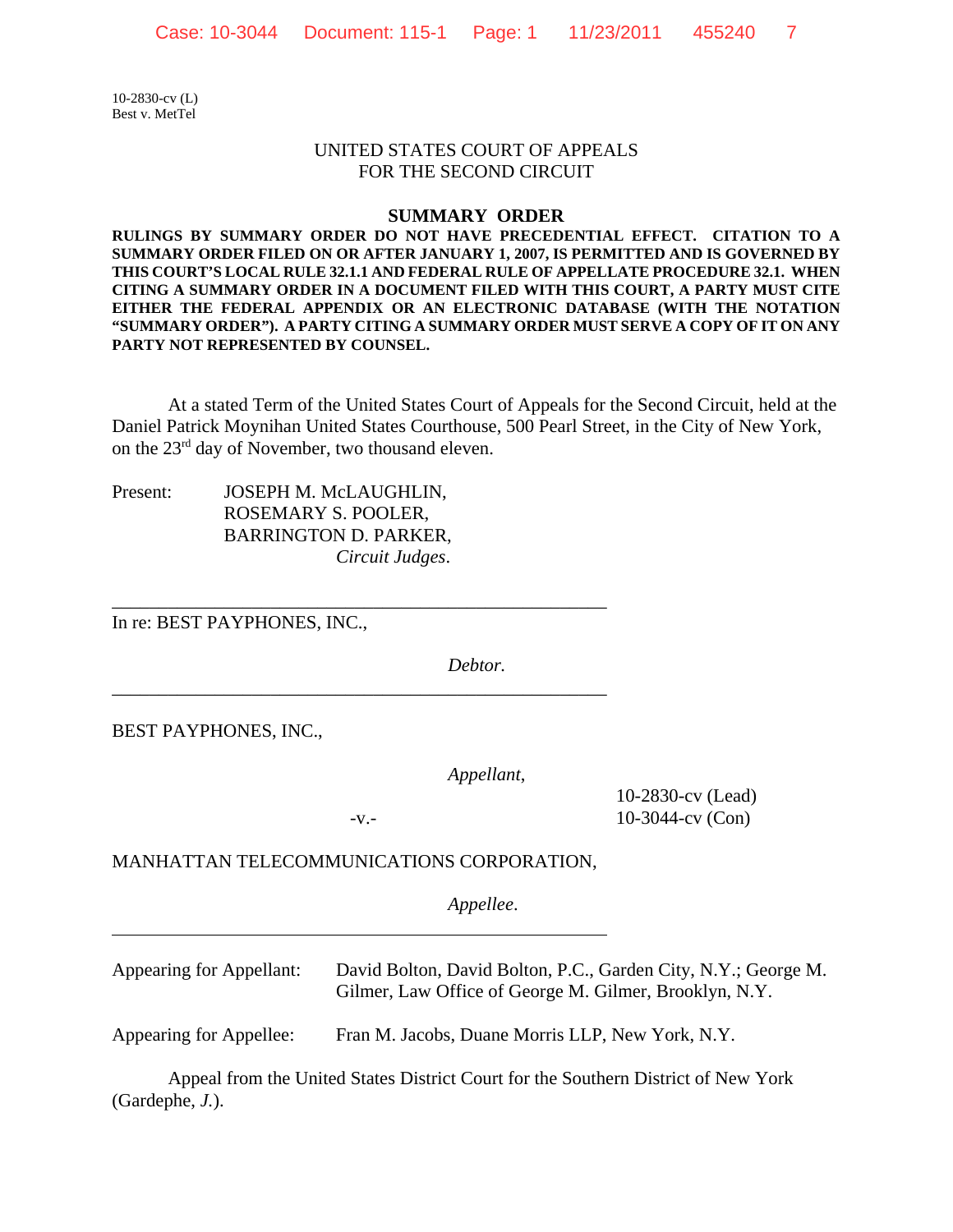## **ON CONSIDERATION WHEREOF, IT IS HEREBY ORDERED, ADJUDGED, AND DECREED** that the judgments of said District Court be and they hereby are **AFFIRMED**.

Appellant Best Payphones, Inc. ("Best") appeals the judgment of the district court affirming the bankruptcy court's decision that appellee Manhattan Telecommunications Corporation ("MetTel") held an allowed claim for lost profits of \$238,082.43.

While Best's appeal was pending before the district court, Best filed a letter ("Pre-motion Letter") stating its intention to move for sanctions against MetTel's counsel under 28 U.S.C. § 1927. The district court concluded that Best's proposed motion would be meritless. Best separately appeals that decision.

Best, a payphone operator, contracted with North American Telecommunications Corporation ("Natelco"), a competitive local exchange carrier ("CLEC"), to obtain dial tone service for Best's payphones. In 2001, in the course of Natelco's Chapter 11 bankruptcy proceedings, Natelco assigned this contract ("Natelco Contract") to MetTel.<sup>1</sup> MetTel's lost profits claim, at issue in this appeal, arises out of Best's alleged breach of the Natelco Contract.

We assume the parties' familiarity with the underlying facts, procedural history, and specification of issues for review.

Best presses two main arguments in appealing the bankruptcy court's decision that it was liable to MetTel for breaching the Natelco Contract: first, that the bankruptcy court erred in concluding that MetTel had not unequivocally repudiated the contract; and, second, that the bankruptcy court erred in holding that the Asset Purchase Agreement between MetTel and Natelco had effectively assigned rights under the Natelco Contract to MetTel at the time of Best's alleged breach. With respect to the calculation of MetTel's lost profits, Best disputes the bankruptcy court's inclusion of the Federal Communications Commission ("FCC") line charge.

"On appeal from the district court's review of a bankruptcy court decision, we review the bankruptcy court decision independently, accepting its factual findings unless clearly erroneous but reviewing its conclusions of law *de novo*." *In re Baker*, 604 F.3d 727, 729 (2d Cir. 2010) (internal quotation marks omitted).

Regarding Best's first argument on appeal, we affirm the ruling of the bankruptcy court that the Disconnect Notice did not relieve Best of its obligation under the Natelco Contract to provide notice and an opportunity to cure any material breach prior to terminating the contract. Under New York law, "[o]nce it becomes clear that one party will not live up to the contract, the aggrieved party is relieved from the performance of futile acts, such as conditions precedent." *Allbrand Discount Liquors, Inc. v. Times Square Stores Corp*., 399 N.Y.S.2d 700, 701 (N.Y. App. Div. 1977); *see also Bausch & Lomb Inc. v. Bressler*, 977 F.2d 720, 728 (2d Cir. 1992); *Filmline (Cross-Country) Prods., Inc. v. United Artists Corp.*, 865 F.2d 513, 518 (2d Cir. 1989). Thus, if notice and opportunity to cure would have been futile, Best was entitled to terminate the contract without providing notice.

 ${}^{1}$ Best disputes the date and finality of the assignment, as discussed below.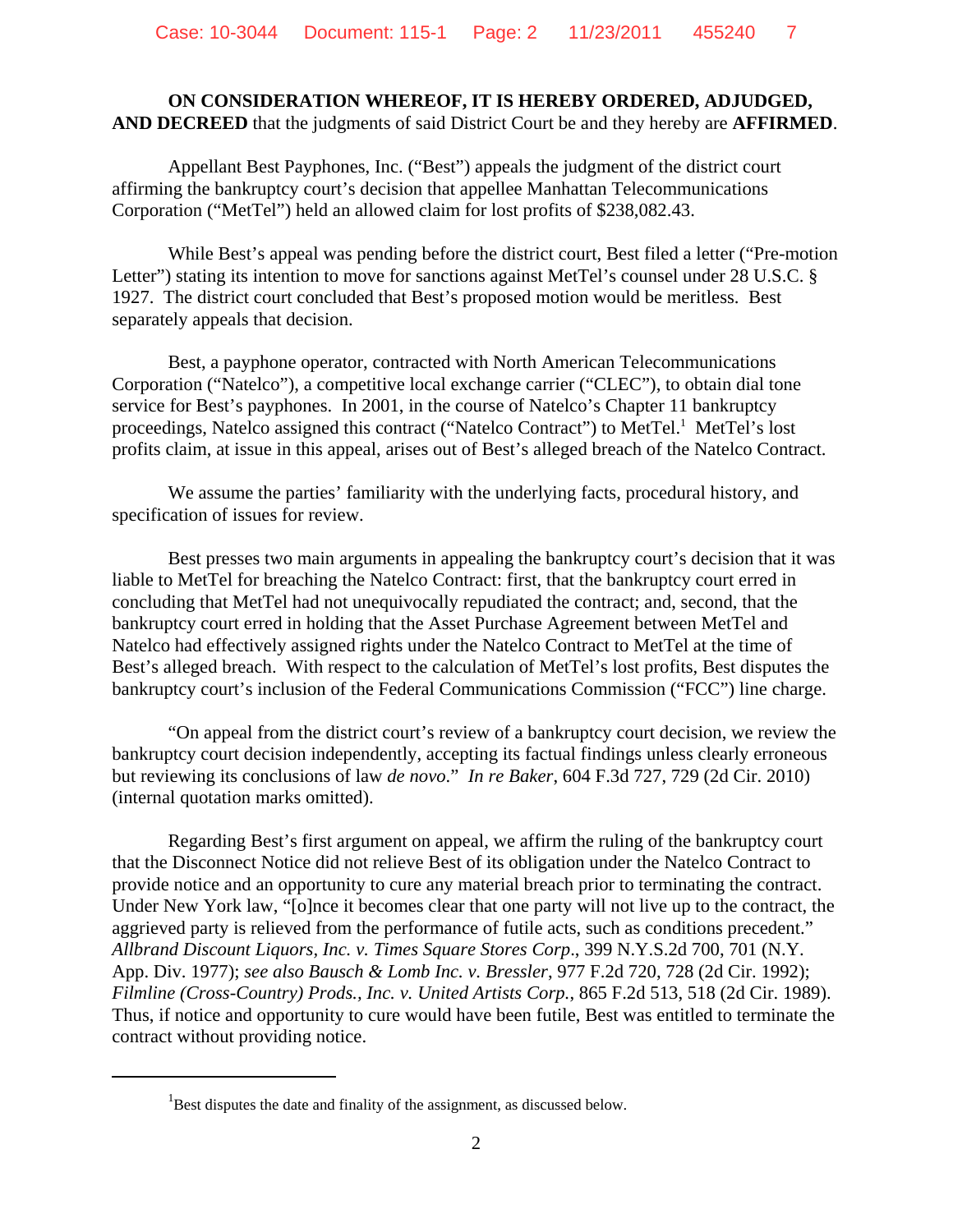Best argues that MetTel repudiated the Natelco Contract – and thus rendered notice and opportunity to cure futile – by conditioning its performance on an extra-contractual requirement: payment to MetTel of a judgment unrelated to the Natelco Contract. The bankruptcy court found that, while the Disconnect Notice did breach the contract, it did not rise to the level of an unequivocal repudiation such that notice would have been futile. Instead, the Disconnect Notice invited Best to call if it had questions about the bill, and it would have been possible for MetTel to cure the breach by issuing a corrected invoice.

Best argues that the Disconnect Notice alone constituted a repudiation releasing it from its obligation to provide notice and an opportunity to cure. But Best cannot overcome the general rule that a renunciation must "rise to the level of a clear and unqualified refusal to perform the entire contract" in order to be a repudiation. *Palazzetti Imp./Exp., Inc. v. Morson*, No. 98 civ. 722, 2001 WL 1568317, at \*9 (S.D.N.Y. Dec. 6, 2001), *aff'd*, 54 F. App'x 698 (2d Cir. 2002) (summary order) (unpublished decision relied on by appellant).

In *Bausch & Lomb*, this Court rejected defendant Sonomed's attempt "to extricate itself from [a contractual] notice requirement . . . by arguing that the provision should be read to exclude repudiations," reasoning that a repudiation is a form of "material breach." 977 F.2d at 727. We distinguished cases from other jurisdictions, where courts held that repudiations excused compliance with notice and cure provisions, because "[i]n each case, the repudiating party expressly disavowed any further duties under the contract at issue, in effect declaring the contract at an end." *Id.* at 728*.* Under the reasoning of *Bausch & Lomb*, the decisive issue was not whether there was a repudiation, but whether there was a repudiation that rendered notice *futile*.

Best is correct that repudiation occurs when a "party has attempted to avoid its obligations by advancing an 'untenable' interpretation of the contract, or has communicated its intent to perform only upon the satisfaction of extra-contractual conditions." *SPI Commc'ns v. WTZA-TV Assocs. Ltd. P'ship*, 644 N.Y.S.2d 788, 790 (N.Y. App. Div. 1996). Under New York law, repudiation of a contract is generally "a factual determination and heavily dependent upon a determination of whether a breaching party's words or deeds are unequivocal." *Fonda v. First Pioneer Farm Credit, ACA*, 927 N.Y.S.2d 417, 419 (N.Y. App. Div. 2011) (internal brackets and quotation marks omitted). If, however, the alleged repudiation is in writing, the court may resolve the repudiation issue as a matter of law, but *only* if the written expression is not ambiguous as to its meaning. *DiFolco v. MSNBC Cable L.L.C.*, 622 F.3d 104, 112 (2d Cir. 2010). Here, the alleged repudiation – the Disconnect Notice – was in writing. Because it explicitly invited questions about the bill, however, it was ambiguous as to whether it unequivocally demanded payment of the judgment in exchange for performance under the contract. Best's argument that the invitation of questions in the Disconnect Notice unambiguously excluded questions about the unrelated judgment because it used the word "bill" defies common sense and relies on cases involving contract interpretation. Rules of contract interpretation, however, are inappropriate for interpreting the Disconnect Notice, as it was not the product of careful negotiation and there is no evidence it was ever meant to be subjected to a textual analysis.

Since the Disconnect Notice was ambiguous, whether it constituted an anticipatory repudiation is a question of fact that we review only for clear error. Citing to the trial transcript,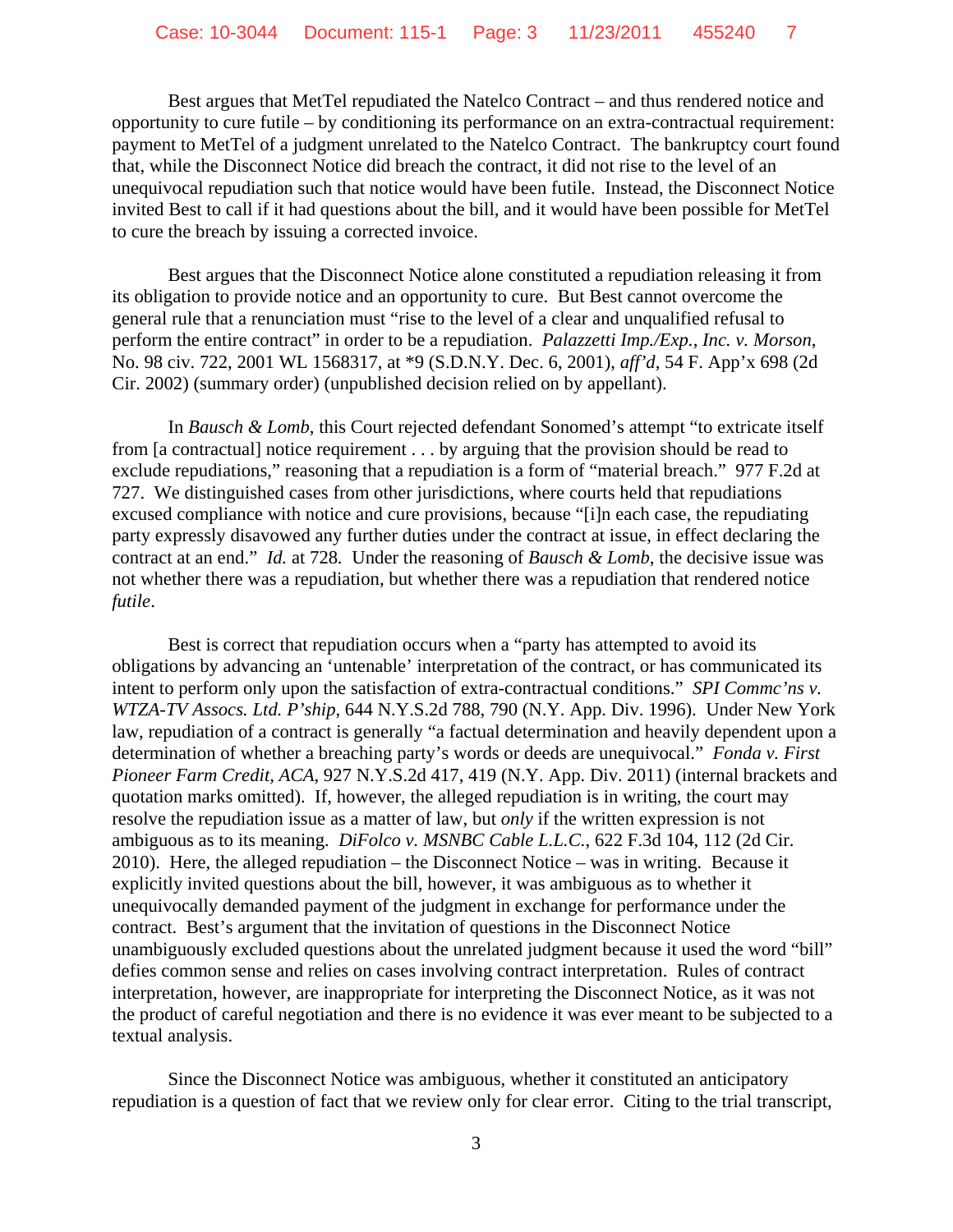the bankruptcy court found that "MetTel could have . . . issued a new Notice of Disconnection linked to the payment of \$82,122.93." It therefore concluded that, "[s]ince MetTel was entitled to send a Notice of Disconnection anyway, and could have cured its breach within the cure period, notice was not futile." This finding was not clearly erroneous.

Best argues in the alternative that even if it breached the Natelco Contract, it is not liable to MetTel because MetTel had no rights under the Natelco Contract at the time of the breach. The breach took place after the Natelco bankruptcy court's oral approval of the Asset Purchase Agreement between MetTel and Natelco but before its entry of the formal written order ("Sale Order"). Best presses three arguments attacking the effectiveness of the assignment of the Natelco Contract to MetTel: 1) the Best bankruptcy court erred in concluding that the Natelco bankruptcy court orally approved the assignment at the April 25 hearing; 2) paragraph eight of the Sale Order made the assignment conditional upon MetTel's compliance with applicable FCC and New York Public Service Commission ("PSC") regulations, with which MetTel did not comply; and 3) regardless of whether the Sale Order was conditional, FCC and New York law independently required Best's consent to the assignment. These arguments are not persuasive.

First, the Best bankruptcy court did not clearly err in finding that the Natelco bankruptcy court orally approved the assumption and assignment on April 25, 2001. Although there is some ambiguity in the record as to whether there was in fact an oral order on April 25 authorizing the assignment of the Natelco Contract to MetTel, there is sufficient evidence supporting the bankruptcy court's finding. There is contemporaneous evidence that the parties believed the Natelco bankruptcy court had approved the agreement. In addition, during the April 25 hearing, the Natelco court approved requests to "so order" the record and to waive the stay provided for by Rule 6006(d) of the Federal Rules of Bankruptcy Procedure. Rule 6006(d) provides that an order authorizing assumption and assignment is stayed fourteen days unless the court orders otherwise. If the court had not approved of the asset transfer, there would have been no reason to grant that stay.

Second, the Best bankruptcy court correctly rejected Best's argument that the Sale Order made the effectiveness of the assignment conditional upon MetTel's compliance with telecommunications regulations. "The interpretation of the text of a court order or judgment is considered a conclusion of law subject to *de novo* review." *United States v. Spallone*, 399 F.3d 415, 423 (2d Cir. 2005). In interpreting a court order, we construe it like "other written instruments, except that the determining factor is not the intent of the parties, but that of the issuing court." *Id.* at 424. We generally construe a court decree or judgment "with reference to the issues it was meant to decide," and "a court is presumed not to intend to grant relief which was not demanded." *Id.* (internal quotation marks omitted). Finally, as with construction of other written documents, "where . . . an ambiguity in terminology results in a lack of clarity as to the scope of the ruling, a reviewing court may properly examine the entire record for the purpose of determining what was decided." *Id.* (internal quotation marks omitted).

While Best is correct that paragraph eight of the Sale Order required the parties to fulfill any applicable regulatory requirements, the Sale Order did not expressly condition the effectiveness of the assignment on compliance with those requirements. Moreover, it does not follow from the record, given the circumstances, that the court conditioned the effectiveness of the transfer on the fulfillment of those requirements. Other provisions of the Sale Order, cited by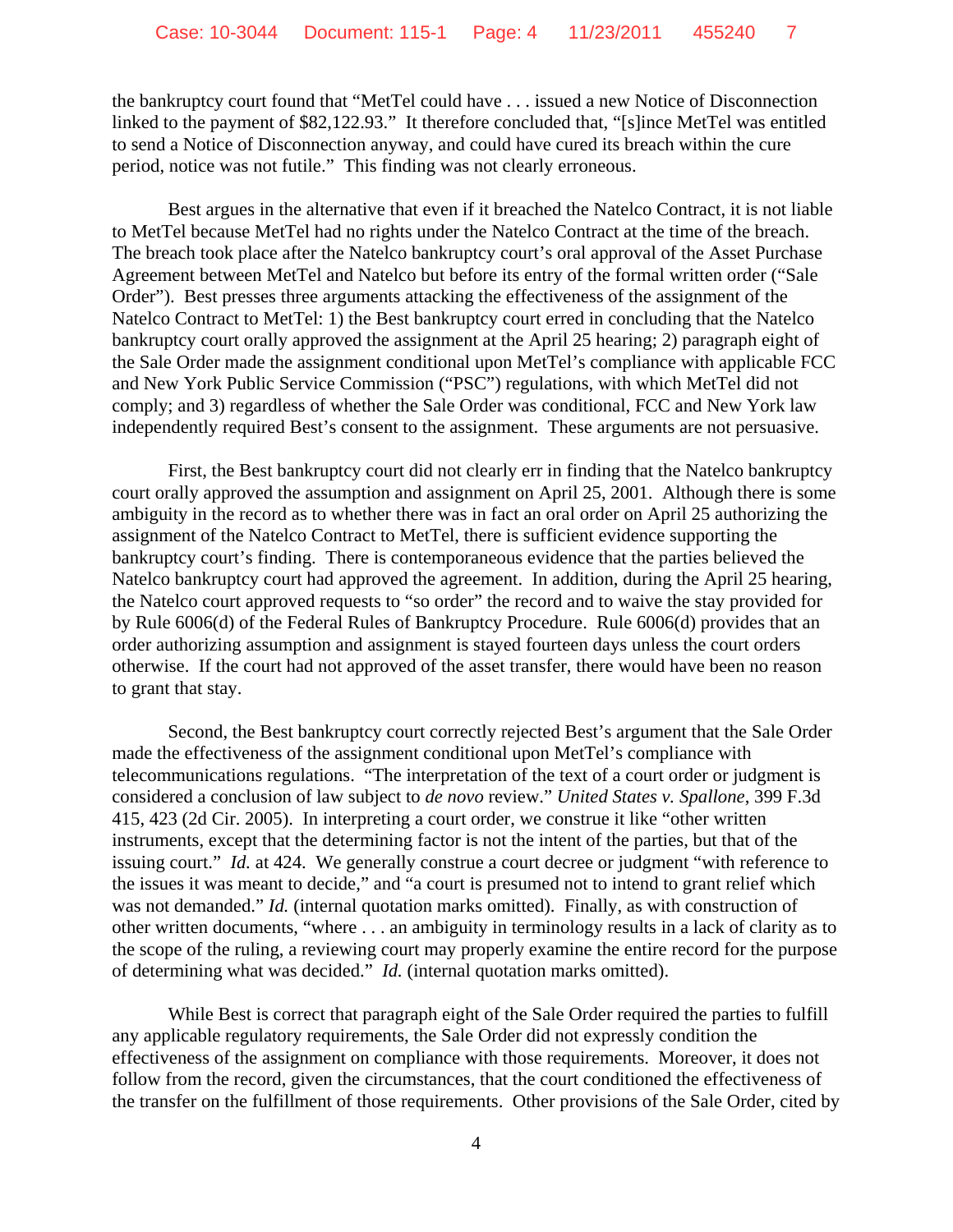MetTel, support this view. *See, e.g.*, Sale Order ¶16 (providing that the contract "shall be transferred to, and remain in full force and effect for the benefit of, the Purchaser in accordance with [its] respective terms, excluding and notwithstanding any provision in such Contract . . . that prohibits, restricts or conditions such assignment or transfer to the Purchaser"). In addition, even if MetTel had been required to obtain Best's consent under the Sale Order, it is not clear that its failure to do so would necessarily have rendered the assumption and assignment void.

As to Best's third argument, that the assignment was void because FCC and New York regulations required MetTel to obtain Best's consent to the transfer, the bankruptcy court correctly rejected this argument. By conceding to the Natelco bankruptcy court that the Natelco Contract was an executory contract and thus freely assignable, Best waived any consent-based objection to its assignability. Moreover, MetTel obtained an order from the FCC that *waived* any applicable consent requirement and approved notification letters stating that any option to switch service providers was subject to the individual service contract. Further, Best had agreed in the Natelco Contract that Natelco could assign its contractual rights to any party it approved as an assignee. Even if MetTel did not comply with all applicable regulatory requirements, the Best bankruptcy court was correct that any failure to comply would not have given Best the right to terminate the Natelco Contract unilaterally.

Indeed, although Best is correct that the New York PSC Rule requires "compli[ance] with authorization and confirmation procedures established by the commission and by federal law and rules," N.Y. Pub. Serv. § 92-e(2), it does not provide contract termination as a remedy; rather, the penalty for a violation is a forfeiture of money to the state of New York. *See id.* §§ 25, 92-e(6). Thus, even if MetTel was required to obtain Best's consent to the transfer notwithstanding the FCC waiver, Best has not shown that MetTel's failure to do so prevented assignment or somehow permitted Best's unilateral termination.

Best argues that the bankruptcy court erred in including the FCC line charge of \$8.08 in its damages calculation. The bankruptcy court included that amount, in part, based on testimony presented by MetTel that as a matter of industry practice, carriers keep the FCC line charge amount. Best did not submit evidence that CLECs like MetTel cannot collect line charges, and instead relies on an FCC regulation, 47 C.F.R. § 69.104(a), which explicitly "is applicable only to incumbent local exchange carriers." Best also argues, under New York law, that "unless the specific tariff pursuant to which MetTel claimed entitlement to payment was produced and the basis for the charge identified, MetTel failed in its burden of showing that it was entitled to include the \$62,312.96 as part of its lost profit damages." MetTel presented testimony that the charges were believed to be authorized by tariff and that all local exchange carriers invoice and retain the line charge rather than forwarding it to another carrier, and the bankruptcy court did not clearly err in crediting this evidence.

Best has filed a separate appeal (no. 10-3044), in which it argues that the district court abused its discretion by refusing to entertain Best's proposed motion for sanctions under 28 U.S.C. § 1927 against MetTel. Best argues that Judge Gardephe's order effectively prevented Best from moving for sanctions, which, as a matter of law, he did not have the power to do.

We review a district court's denial of a motion for sanctions under an abuse-of-discretion standard. *See Perry v. Ethan Allen, Inc.*, 115 F.3d 143, 154 (2d Cir. 1997). "A district court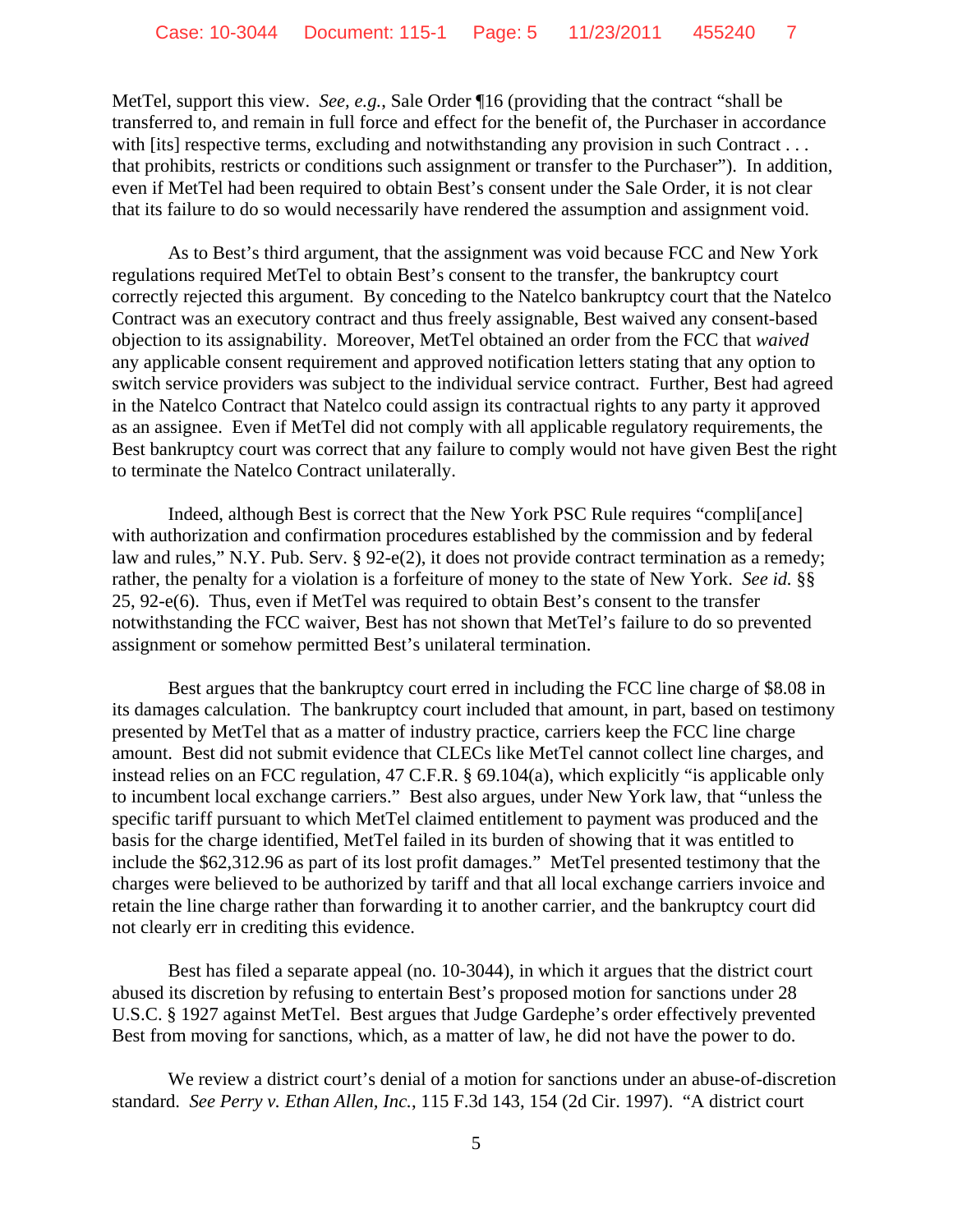'abuses' or 'exceeds' the discretion accorded to it when (1) its decision rests on an error of law (such as application of the wrong legal principle) or a clearly erroneous factual finding, or (2) its decision-though not necessarily the product of a legal error or a clearly erroneous factual finding-cannot be located within the range of permissible decisions." *Zervos v. Verizon N.Y., Inc*., 252 F.3d 163, 169 (2d Cir. 2001) (footnote omitted).

Under Section 1927, "[a]ny attorney . . . who so multiplies the proceedings in any case unreasonably and vexatiously may be required by the court to satisfy personally the excess costs, expenses, and attorneys' fees reasonably incurred because of such conduct." 28 U.S.C. § 1927. Award of sanctions under Section 1927 requires a "clear showing of bad faith," and "is proper when the attorney's actions are so completely without merit as to require the conclusion that they must have been undertaken for some improper purpose such as delay." *Oliveri v. Thompson*, 803 F.2d 1265, 1273 (2d Cir. 1986) (internal quotation marks omitted). The purpose of the statute was "to deter unnecessary delays in litigation." H.R. Conf. Rep. No. 1234, 96th Cong., 2d Sess. 8, *reprinted in* 1980 U.S. Code Cong. & Ad. News, 2716, 2782, *quoted in Oliveri*, 803 F.3d at 1273.

Under this standard, Best's proposed motion lacked merit. In its Pre-motion Letter, Best argued that MetTel's statements were irreconcilable or inconsistent with the record. In fact, the claims and arguments to which Best objected were supported by the record, accepted by the bankruptcy court, and ultimately accepted by the district court.

Regardless of the merits of the proposed motion, Best is correct that a district court "has no power to prevent a party from filing pleadings, motions or appeals authorized by the Federal Rules of Civil Procedure." *Richardson Greenshields Secs., Inc. v. Lau*, 825 F.2d 647, 652 (2d Cir. 1987). In *Richardson*, we found that the district judge erred when she effectively prevented the Laus from filing a motion for leave to amend their answer. We have noted that "[f]iling at the trial court level with a view to 'making a record' is crucial because, absent extraordinary circumstances, federal appellate courts will not consider rulings or evidence which are not part of the trial record." *IBM v. Edelstein*, 526 F.2d 37, 45 (2d Cir. 1975). "Moreover, it is of no avail to an appellant that the trial court itself may have prevented him from including a particular item in the trial record; the appellate court will not speculate about the proceedings below, but will rely only upon the record actually made." *Id.*

Here, however, the district court did not explicitly deny the request for a pre-motion conference. Rather, the court appears to have construed the Pre-Motion Letter as the motion itself, concluding: "[Best's counsel] cannot supplement the arguments in Best's briefs in the guise of a motion for sanctions filed fifteen months after briefing on Best's appeal closed. In any event, there is no basis for granting sanctions here under 28 U.S.C. § 1927." In this Circuit, district judges have, in some cases, construed pre-motion letters as the motions themselves and denied the motions. *See, e.g.*, *Manus Sports Gloves, LLC v. Everlast Worldwide, Inc.*, 759 F. Supp. 2d 459, 459-60 (S.D.N.Y. 2010) (construing letter request for pre-motion conference as a motion for partial judgment on the pleadings and denying the motion); *Abdell v. City of New York*, No. 05 civ. 8453, 2006 WL 2620927, at \*1 (S.D.N.Y. Sept. 12, 2006) (construing request for pre-motion conference as motion to amend and denying the motion).

Although the Pre-Motion Letter requested a pre-motion conference, and was styled as a